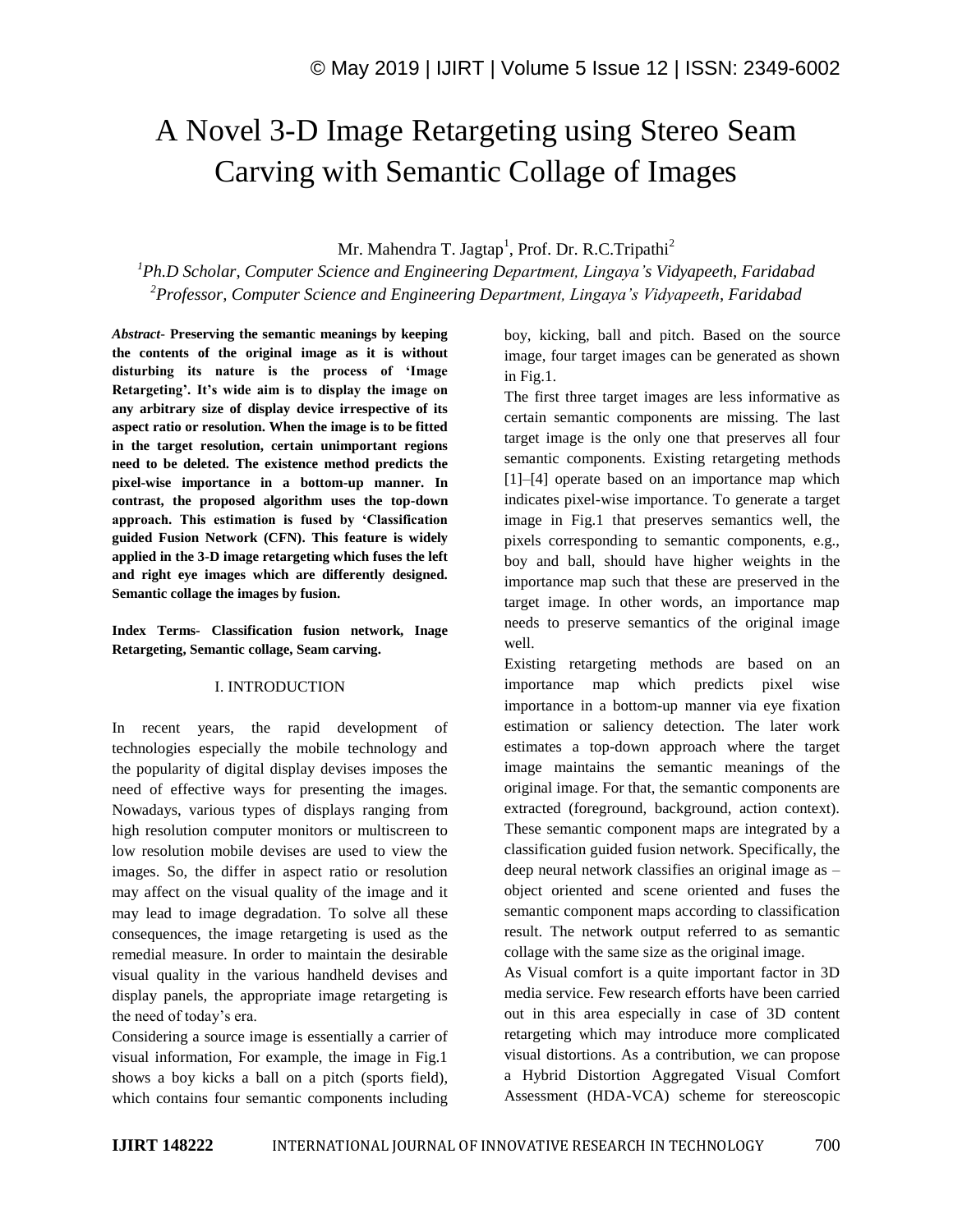retargeted images (SRI), considering aggregation of hybrid distortions including structure distortion, information loss, binocular incongruity and semantic distortion.



Fig1. : The original image shows a boy kicks a ball on the pitch. The first three target images are less informative as important semantic components are missing, e.g., ball is missing, main foreground object is distorted, and background region is not well retained.

## II. LITERATURE REVIEW

Nowadays more efforts have been made to analyze image contents for retargeting. Leu [1] depicts that the image cropping is one of the most important operations performed to enhance photographs. The direct benefit is improved image composition in terms of better subject location, better subject magnification, and reduced background clutter. Indirectly, cropping can also help image and subject rendering because unwanted distractions are eliminated before image enhancement. We present a robust and efficient solution to this challenging problem for consumer snapshot photos.

Issues: Bottom-up method that driven by low-level visual cues, edge and corner in images are detected rather than semantic regions.

Ding [2] et.al. exhibits the Importance filtering for image retargeting. In this paper we present a novel filtering-based technique to tackle this issue, called "importance filtering". Specifically, we first filter the image saliency guided by the image itself to achieve a structure-consistent importance map. We then use the pixel importance as the key constraint to compute the gradient map of pixel shifts from the original resolution to the target. Finally, we integrate the shift gradient across the image using a weighted filter to construct a smooth shift map and render the target image.

The weight is again controlled by the pixel importance. The two filtering processes enforce to maintain the structural consistency and yet preserve the important contents in the target image.

Issues: Filtering operation does not maintain smoothness and consistency of resized image.

Stas Goferman, LihiZelnik-Manor [3] in their literature proposes a new type of saliency—contextaware saliency—which aims at detecting the image regions that represent the scene. This definition differs from previous definitions whose goal is to either identify fixation points or detect the dominant object. In accordance with our saliency definition, we present a detection algorithm which is based on four principles observed in the psychological literature. The benefits of the proposed approach are evaluated in two applications where the context of the dominant objects is just as essential as the objects themselves.

Issues: The background should be essential for understand the context.

In [4], D. Cho et. al. use Weakly and Self-Supervised learning for content aware deep image retargeting. This paper proposes a weakly- and self-supervised deep convolutional neural network (WSSDCNN) for content aware image retargeting. the network takes a source image and a target aspect ratio, and then directly outputs a retargeted image. Retargeting is performed through a shift map, which is a pixel-wise mapping from the source to the target grid. the method implicitly learns an attention map, which leads to a content-aware shift map for image retargeting. As a result, discriminative parts in an image are preserved, while background regions are adjusted seamlessly.

Issues: It is used for high level semantic information.

A. Radford, L. Metz [7] et. al. uses Unsupervised representation learning with deep convolutional generative adversarial networks helps to bridge the gap between the success of CNNs for supervised learning and unsupervised learning. Training on various image datasets showing the convincing evidence that the deep convolutional adversarial pair learns a hierarchy of representations from object parts to scenes in both the generator and discriminator.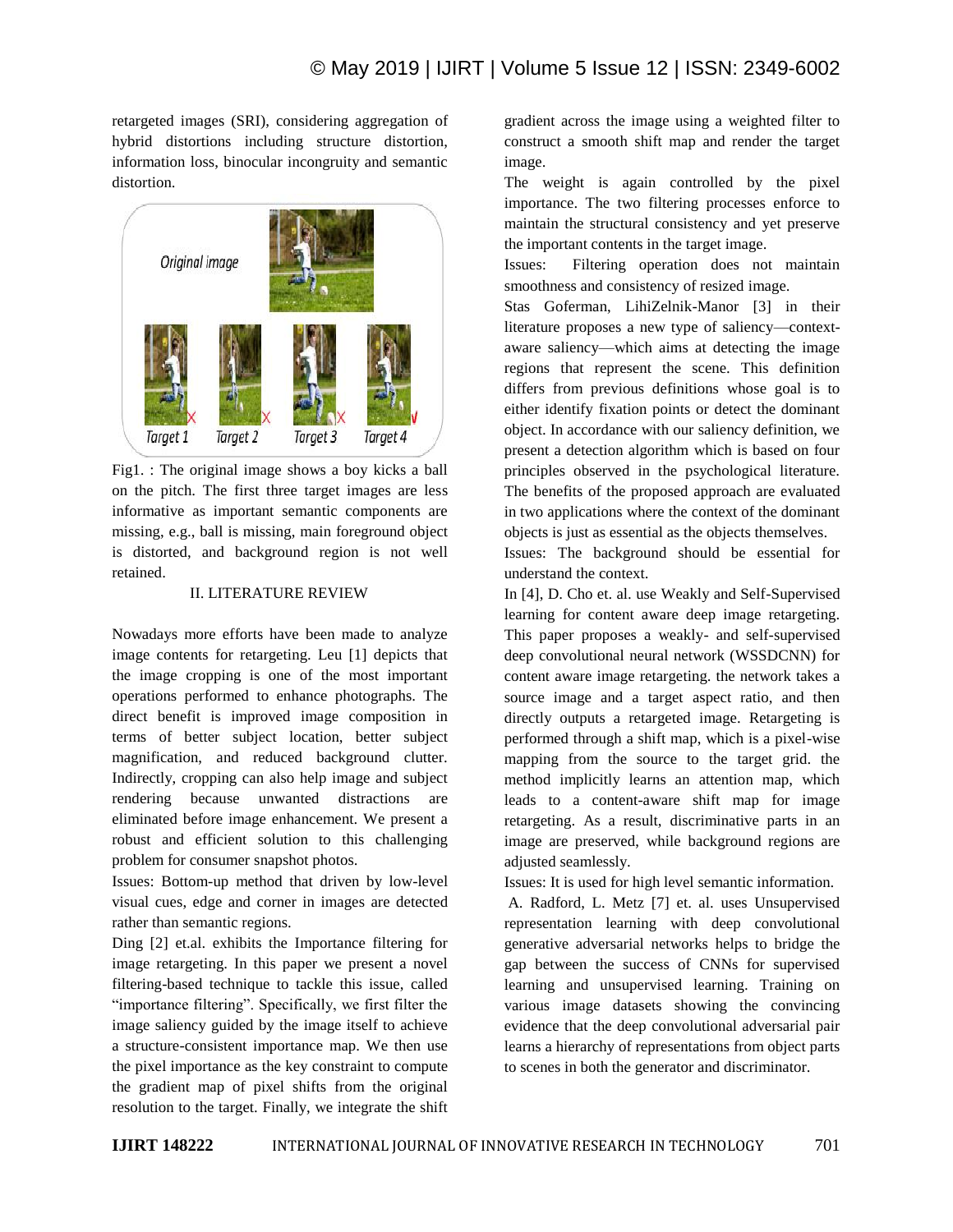Issues: The learned features for novel tasks and their applicability as general image representations is not properly illustrated.

In [13] Y. Chen et. al. helps to Improved seam carving combining with 3D Saliency for Image retargeting. In this paper, the seam carving content aware image retargeting algorithm is used that removes the pixel with less energy values during resizing process to preserve important part.

Issues: difficult problem to determine the energy function for removing task.

Yuming Fang et. al. [14] uses saliency detection for stereoscopic images for 2D multimedia processing applications. It proposes a new stereoscopic saliency detection framework based on the feature contrast of color, luminance, texture and depth are extracted from DCT coefficients to represent the energy for image patches.

Issues: luminance or pixel intensity may differ and extraction may hampered.

# III. OUR CONTRIBUTION

As a contribution we can introduce 3D information into seam carving and warping procedure in different ways. In seam caving, 3D saliency works with L-1 norm of gradient to generate energy map for seam searching. In warping, 3D information helps to build structure constraint and 3D saliency adjusts weight of mesh edges in warping. The experimental results demonstrate the advantages of using 3D information both in the seam carving and warping procedure. Viewing 3-D images/ movies are having left and right eye variations while watching, the seam carving uses to fuse the images for better visualization effect.

#### IV. PROBLEM FORMULATION

Different from existing retargeting methods, we propose to explicitly preserve semantics of the source image by first extracting multiple kinds of semantic components and then combining them automatically. We propose a classification guided fusion network to fuse the semantic component maps into a semantic collage with pixel-wise importance measures. In addition, object and scene images are considered differently.

#### V. PROPOSED SOLUTION



Fig.2 Semantic component Extraction

 Foreground Extraction (boy and ball Fig.1) To extract the foreground components image parsing and image classification is used.



Fig.2 Image parsing and classification steps Semantic component is denoted by  $M_p$  for image parsing and for image classification  $M_c$ .

*Action Context Extraction* (Kicking the ball- Fig. 1)

- The action context surrounding the foreground objects for image retargeting.
- The action recognition process carried out on the detected bounding box surrounding object by RCNN method.

# **R-CNN: Regions with CNN features**

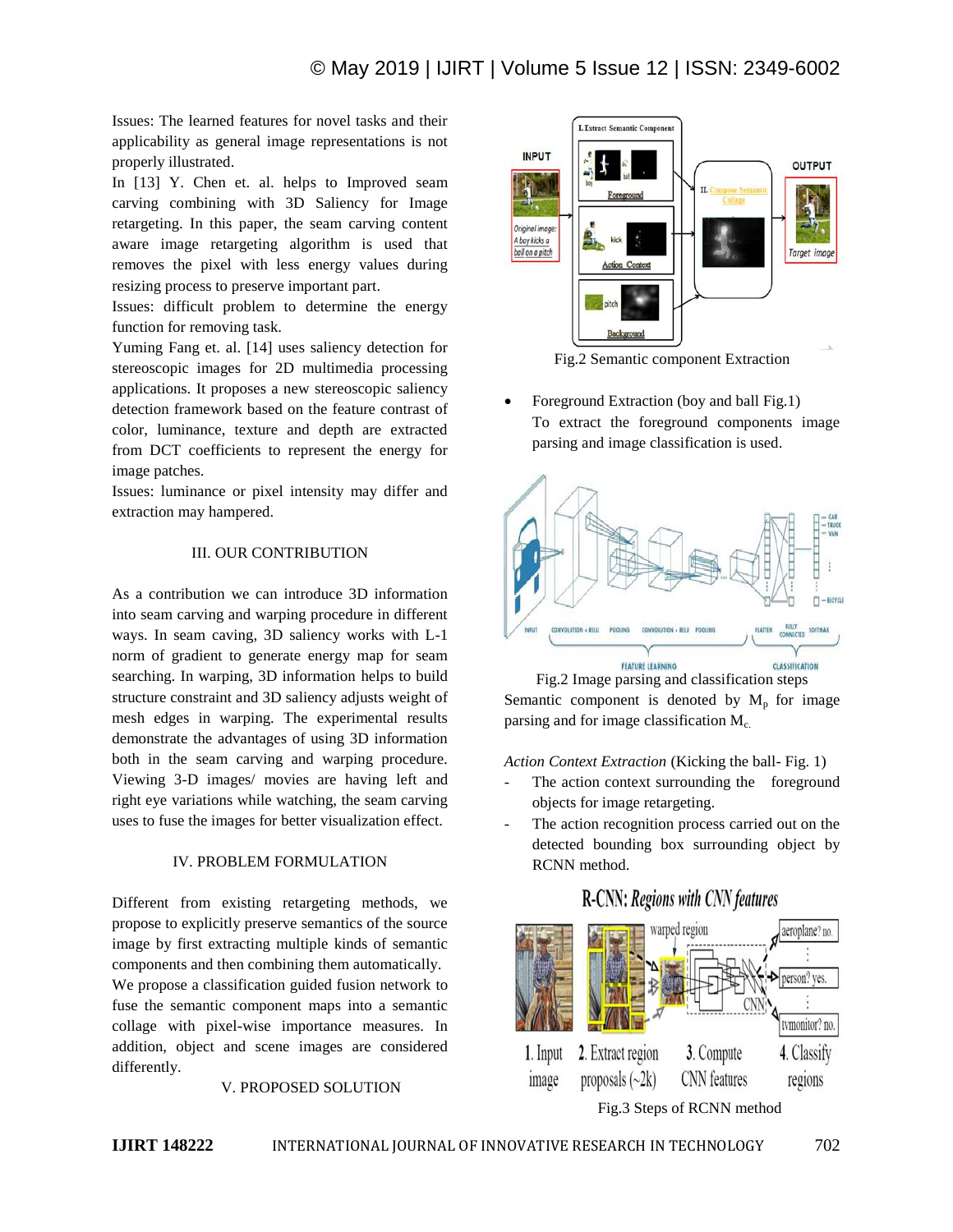- The semantic component map derived from the action context is denoted as M<sup>a</sup> .
- *Background Extraction* (Pitch is a background component- Fig.1)
- Scene classification is used to extract the background components which is same as image classification.
- The semantic component map is constructed from scene classification  $M_s$  which explains the scene labels.
- *Compose Semantic Collage*
- The semantic collage preserves the semantics and integrates multiple semantic component maps based on different cues.



Fig.4 Classification Fusion Network

- Compose Semantic Collage
- The semantic collage  $M<sub>g</sub>$  is obtained by:

 $M_0 = c$  (o|M).  $r_0$  (M) + c (s|M).  $r_s$  (M)

Where,  $M = \{M_p, M_c, M_s, M_a\}$  is the concatenation of all semantic component maps to be fused.  $r_0$  and  $r_s$ are regression function for object-oriented and sceneoriented.  $c(o)$  and  $c(s)$  are the confidences that the image belongs to object-oriented or scene-oriented.

#### VI. AIM

To design, develop and test a system to display an image on various devices with respect to its aspect ratio and the semantic collage of 3-D images.

#### VII. OBJECTIVES

 To preserve important contents and structure of an image

- To fit an image with the target resolution.
- To test the system performance with respect to various data size and dimension.
- To compare the system performance with existing methods.
- To incorporate 3D information into both seam carving and mesh warping for image retargeting.

#### VIII. MOTIVATIONS

It is observed that conventional and semantic based image retargeting focuses on low-level features. Edges and corners in images are detected rather than semantic regions.

There is a need to improve the system performance under various circumstance such as:

The pixel-wise importance based high-level feature where the target image maintains the semantic meaning of original image.

If image contain multiple objects, then it should preserve important information.

#### IX. CONCLUSION

The proposed semantic collage algorithm performs favorably on the S-Retarget dataset using all metrics. System shows the semantic collage generated by the proposed SP-DIR (**S**emantic **P**reserving **D**eep **I**mage **R**etargeting) algorithm for extracting semantic components and compose semantic collage and the importance maps using a typical indoor image. Saliency detection on 3-D image in both seam carving and mesh warping for image retargeting will be used.

#### ACKNOWLEDGMENT

I acknowledge my sincere thanks to my Guide Prof. Dr. R.C. Tripathi for timely guidance in the contents. my sincere thanks to Dr. Amit Tyagi for support and thanks to HOD, CSE and All the faculties of CSE department.

#### REFERENCES

[1] J. Luo, "Subject content-based intelligent cropping of digital photos," in Proc. ICME, Jul. 2007, pp. 2218–2221.